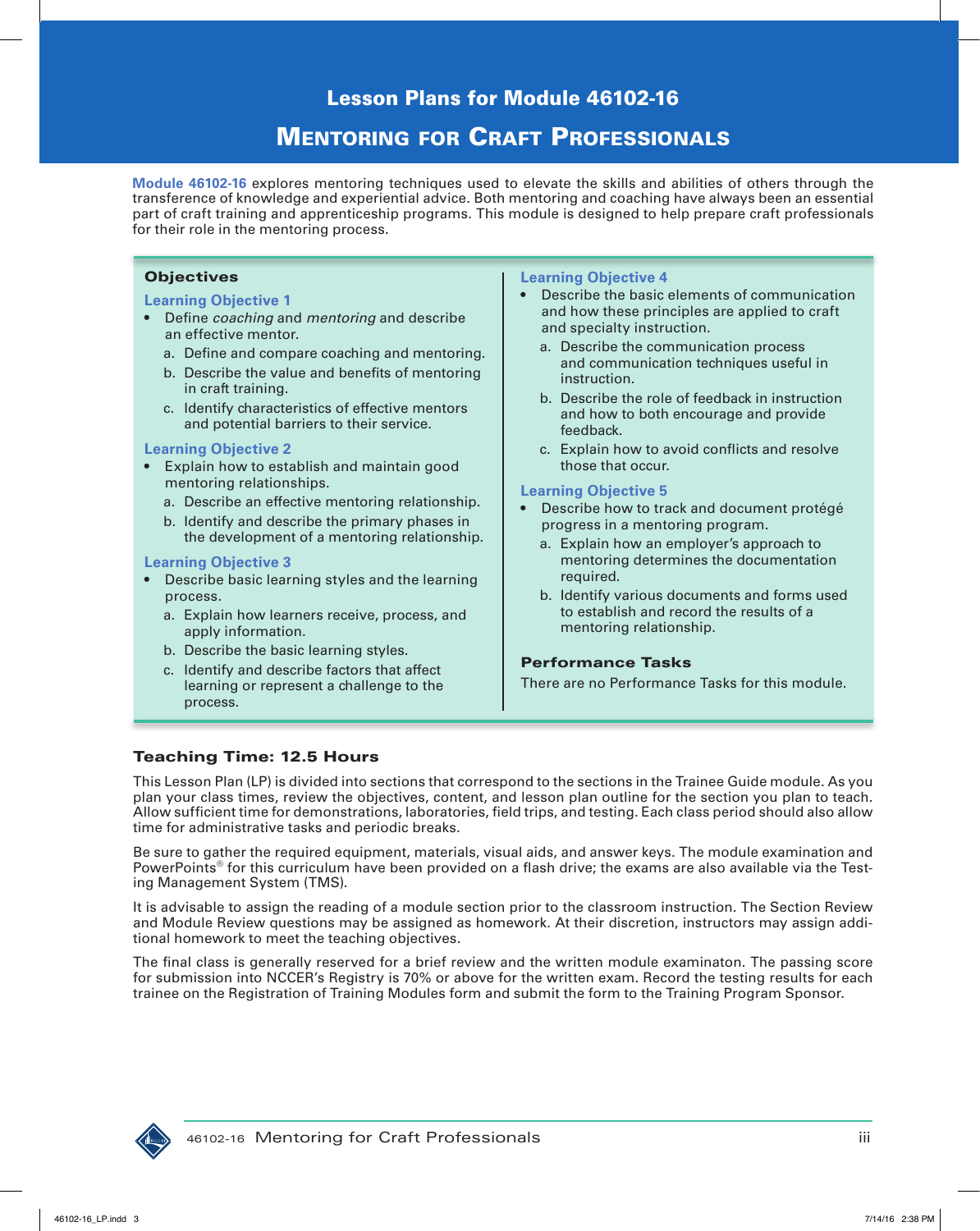## Additional Resources

This module presents thorough resources for task training. The following reference material is recommended for further study.

*Mentoring 101: What Every Leader Needs To Know*, John C. Maxwell. 2008. Nashville, TN: Thomas Nelson, Inc.

*Applied Communication Skills for the Construction Trades*, Steven A. Rigolosi. 2002. Upper Saddle River, NJ: Pearson Education.

*How to Win Friends and Influence People*, Dale Carnegie. 1936. New York, NY: Simon and Schuster.

*Tools for Success: Critical Skills for the Construction Industry*, NCCER. 2009. Upper Saddle River, NJ: Pearson Education.

*Mastery*, Robert Greene. 2012. New York, NY: Viking Books, a Penguin Random House company.

*Workplace Communication: The Basics*, George J. Searles. Seventh Edition. New York, NY: Longman Publishing, a Pearson Education company.

*Resolving Conflicts at Work: Ten Strategies for Everyone on the Job*, Kenneth Cloke. 2011. Hoboken, NJ: Jossey-Bass, A Wiley Brand.

*Evaluating Training Programs: The Four Levels*, Donald L. and James D. Kirkpatrick. Third Edition. Oakland, CA: Berrett-Koehler Publishers.

The Society for Human Resource Management website offers resources for products and training. **www.shrm.org**

Instructors are encouraged to locate additional instructional aids that might be available on the internet to support this module.

| <b>Equipment and Materials</b>                                                                                                                                     |  |                                                 |  |
|--------------------------------------------------------------------------------------------------------------------------------------------------------------------|--|-------------------------------------------------|--|
| Personal protective equipment:                                                                                                                                     |  | Flip chart                                      |  |
| None                                                                                                                                                               |  | LCD projector and screen                        |  |
| Whiteboard                                                                                                                                                         |  | Computer with Internet access                   |  |
| Dry-erase markers                                                                                                                                                  |  | Section Review and Module Review answer<br>keys |  |
| A variety of standard marker sizes                                                                                                                                 |  | Module Examination answer key                   |  |
| Pencils and paper                                                                                                                                                  |  | Copies of the Module Examination                |  |
| Flash drive with the following components:<br>Mentoring for Craft Professionals PowerPoint <sup>®</sup><br><b>Presentation Slides</b><br><b>Module Examination</b> |  |                                                 |  |

### Materials Checklist for Module 46102-16, Mentoring for Craft Professionals